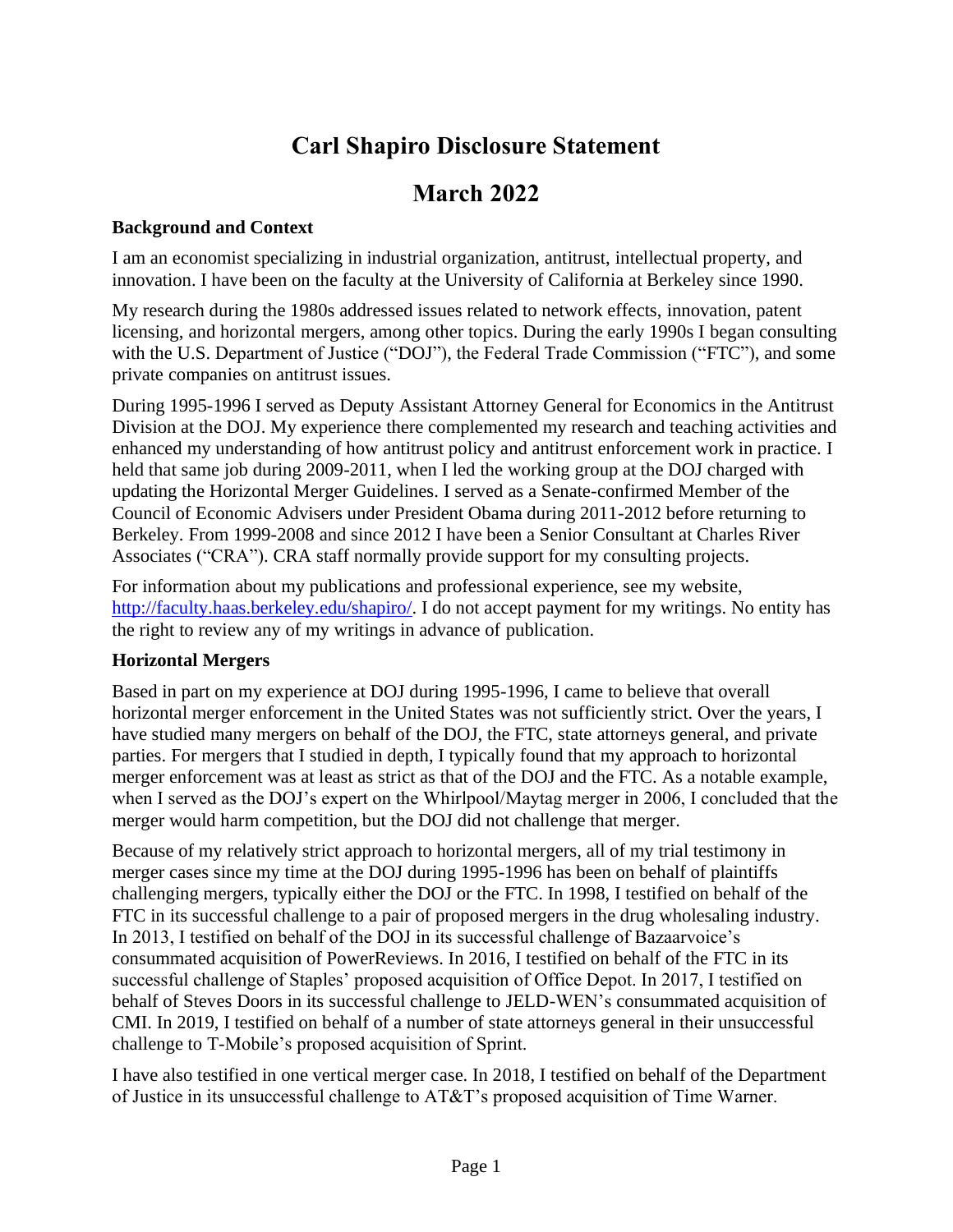# **Pay-For-Delay Pharmaceutical Cases**

I began working on pharmaceutical "pay-for-delay" cases in the late 1990s. My published research showed that competition and consumers are typically harmed when a branded pharmaceutical company settles a patent infringement lawsuit with a potential generic entrant by transferring significant value to the would-be generic entrant and the generic company agrees to a restriction on its ability to enter the market as an independent rival. Based on my research, I proposed that such agreements be presumed to be anti-competitive. When I was at the DOJ during 2009-2011, I worked to implement antitrust enforcement consistent with that view. Since then I have published several articles further developing that approach.

In 2016, I gave deposition testimony on behalf of the FTC in its pay-for-delay case against Actavis when that case returned to the District Court on remand from the Supreme Court. That case settled before trial. In 2017, I testified on behalf of the FTC in its sham litigation case against AbbVie, again stressing the harms to consumers when generic entry is delayed. In 2017, I testified on behalf of the U.K. Competition and Markets Authority before the Competition Appeals Tribunal in its pay-for-delay case against GlaxoSmithKline and others.

# **Patent Holdup and Standard-Essential Patents**

In 1996 I started working on cases involving standard-essential patents (SEPs). That work helped me to better understand the dangers associated with patent holdup. Over the past 25 years I have written numerous papers about the patent system. The common theme in this research is that the patent system works best when the rewards to innovators, including patent holders, are well aligned with their economic contributions. Patent holdup can give patent holders rewards that are disproportionate to their contribution. My thinking on these issues was aided by my work for Intel during the late 1990s. Intel was an attractive target for owners of SEPs and was vulnerable to patent holdup. Over the years, I have provided advice to a number of companies that were vulnerable to SEP holdup, including Altera, Amazon, Apple, Broadcom, Dell, Nokia, Rockwell, Texas Instruments and Xilinx. In 2006 I testified on behalf of the FTC in its case against Unocal that involved patent holdup. Later, as a Member of the Council of Economic Advisers, I worked to reform the patent system by improving patent quality and reducing patent holdup as part of the Obama Administration's efforts in support of the America Invents Act, which passed in 2011.

In 2019, I testified on behalf of the Federal Trade Commission in its challenge to Qualcomm's licensing practices. In my opinion, Qualcomm abused its dominance over modem chips to extract unreasonably high royalties on its SEPs from mobile device makers, harming competition and consumers. The District Court agreed with my analysis, but the Ninth Circuit reversed.

#### **Reasonable Royalties for Recorded Music**

I have testified three times before the Copyright Royalty Board (CRB) in cases where the CRB was setting reasonable royalty rates for recorded music. Each time, I testified that the three major record companies have substantial market power in the licensing of recorded music. Each time, I encouraged the CRB to take account of that market power in setting rates. My testimony in 2015 was on behalf of Pandora Music. My testimony in 2018 and 2020 was on behalf of SiriusXM.

#### **Antitrust, Network Effects, Innovation and Big Tech**

Much of my research going back to the 1980s has studied how competition policy can best promote innovation. As far back as the 1980s, it was clear to me that network effects would be a powerful force in the information technology sector. In March 1996, while I was at the DOJ, I